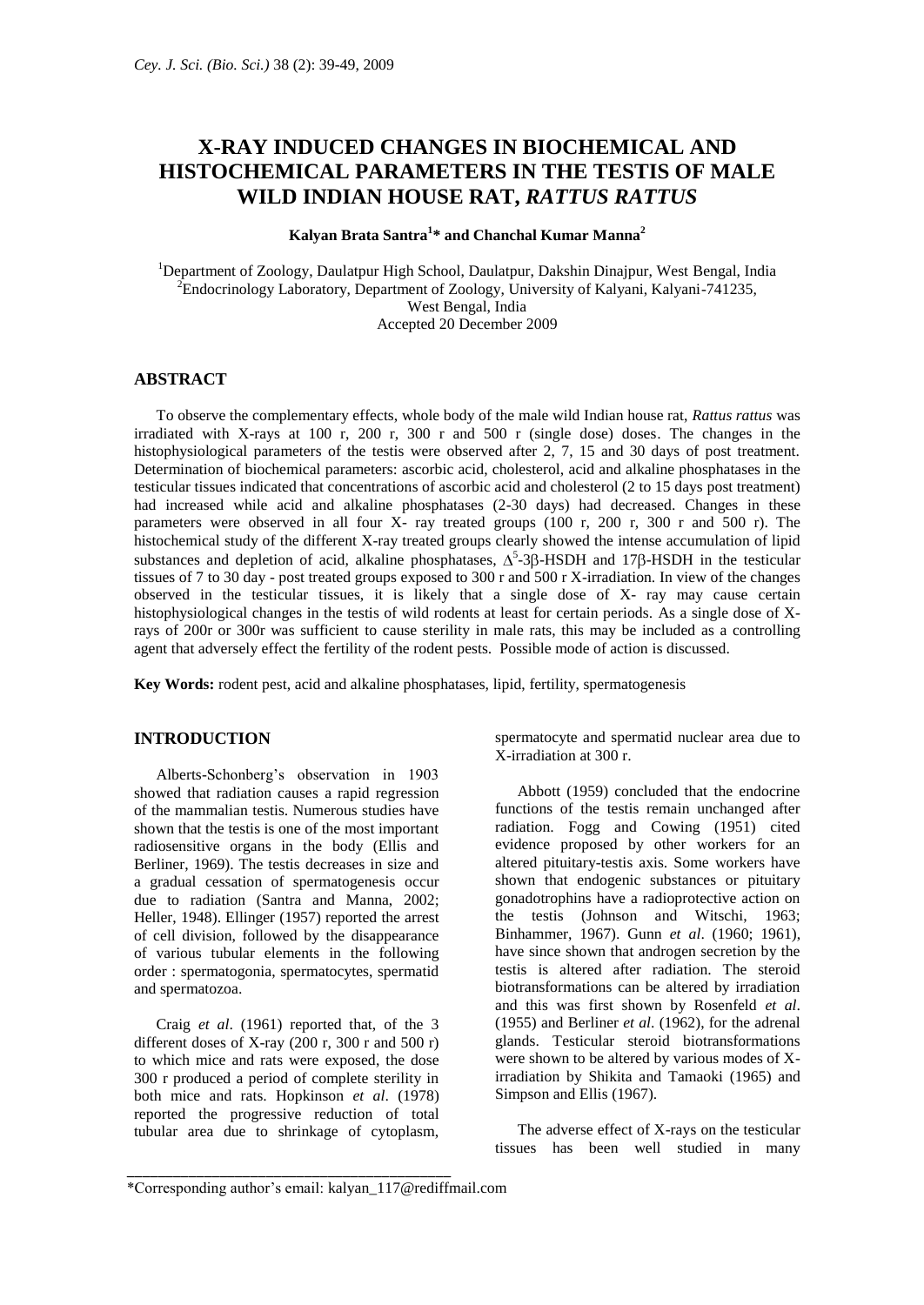mammalian species. But there is no substantial information on the effects of X-ray on the testicular histochemistry and biochemistry of the wild rats to our knowledge. In order to fill this gap in information, the effect of X-rays on the testicular tissues of the wild Indian house rat (*Rattus rattus*) was studied.

## **MATERIALS AND METHODS**

In the present study 120 adult male wild Indian house rats (*Rattus rattus*) were used. Prior to the experiment, rats were collected from the surrounding fields of the Kalyani University and were maintained under normal laboratory conditions (L 12h: D 12h). To determine the effect of radiation on the testis, rats were exposed to four different doses of X-ray 100 r, 200 r, 300 r and 500 r. After exposure of X-ray, animals were maintained under laboratory conditions. Observations were made in four successive phases. Six rats from each group (control, 100 r, 200 r, 300 r, 500 r) were autopsied after 2 days  $(1<sup>st</sup> phase)$ , 7 days  $(2<sup>nd</sup>$ phase), 15 days  $(3^{rd}$  phase) and 30 days  $(4^{th}$ phase).

For the quantitative estimation of various biochemical components eg. total cholesterol (Zarrow *et al.*, 1964), ascorbic acid (Nino and Prasad, 1980), acid and alkaline phosphatases (Walter and Schutt, 1974) within the testis of control and the four experimental groups, at least six treated rats were used. At autopsy, the testis was removed, weighed in a torsion balance, homogenised in different required media for the extraction of cholesterol, ascorbic acid, acid and alkaline phosphatase. After homogenisation they were centrifuged and the supernatants were used to estimate the biochemical components. The measurements were made at relevant wavelengths using a spectrophotometer (Spectronic 20 Genesys). After assessing for each biochemical component, the data were analysed using Student's 't' test.

The reference to the procedure used for cytochemical analysis is given against each of the constituents. For lipids (Kay and Whitehead, 1941),  $\Delta^5$ -3 $\beta$ -hydroxysteroid dehydrogenase (Wattenberg, 1958 modified by Bilaspuri and Guraya, 1984), 17 $\beta$ -hydroxysteroid dehydrogenase (Pearson and Grose, 1959 modified by Bilaspuri and Guraya, 1984), alkaline phosphatase Butcher and Chayan, 1966 and acid phosphatase (Bitensky, 1963). At the end of cytochemical procedures, tissue sections were mounted in glycerine jelly and observations were made under light microscopy. HIstochemical changes within the testis of control and experimental rats were carefully examined and their changes were recorded. Photomicrographs were taken from stained sections.

## **RESULTS**

#### **Biochemical components**

Testicular extracts of control rats contained very low concentrations of ascorbic acid and cholesterol (Tables 1 and 2). The concentration of acid and alkaline phosphatases were very high (Tables 1 and 2). The different biochemical components in the testicular extract of 2 day post-irradiated rats are given in Table 1. The concentration of cholesterol had increased with an increasing in dosage from 100 r to 500 r. The concentration of ascorbic acid in the 100 r and 200 r treated rats has also increased compared to the control. The concentration of acid phosphatase in the 300 r and 500 r treated and the concentration of alkaline phosphatase in the 100 r, 200 r, 300 r and 500 r treated rats are quite low in the 2 day- post treated rats compared to the control (Table 1). In the 7 day- post treated rats the concentration of ascorbic acid in the 200 r, 300 r and 500 r X-ray irradiated groups and cholesterol in the 200 r, 300 r, 500 r groups had increased than the control rats. The concentration of ascorbic acid higher than in the 2 day-treated rats (Table 1). The concentration of acid phosphatase in the 300 r and 500 r groups and alkaline phosphatase in all four treated groups had decreased. The concentration of cholesterol in the 200 r, 300 r and 500 r treated groups in 15 day- post treated rats was very high compared to the control. The maximum concentration was in the 300 r group. In the 100 r, 300 r and  $500$  r groups the concentration of ascorbic acid in the testicular extract was higher (Table 2) but the concentration of alkaline phosphatase in the 100 r, 200 r, 300 r and 500 r groups and alkaline phosphatase in the 100 r, 200 r, 300 r and 500 r groups had decreased in comparison to the control. The concentration of alkaline phosphatase in the 500 r group was very low than in the control group. In 30 day- post treated rats, the concentration of ascorbic acid was closer to the control group. But the concentration of cholesterol in the 300 r and 500 r groups was higher than in the control group. The activity of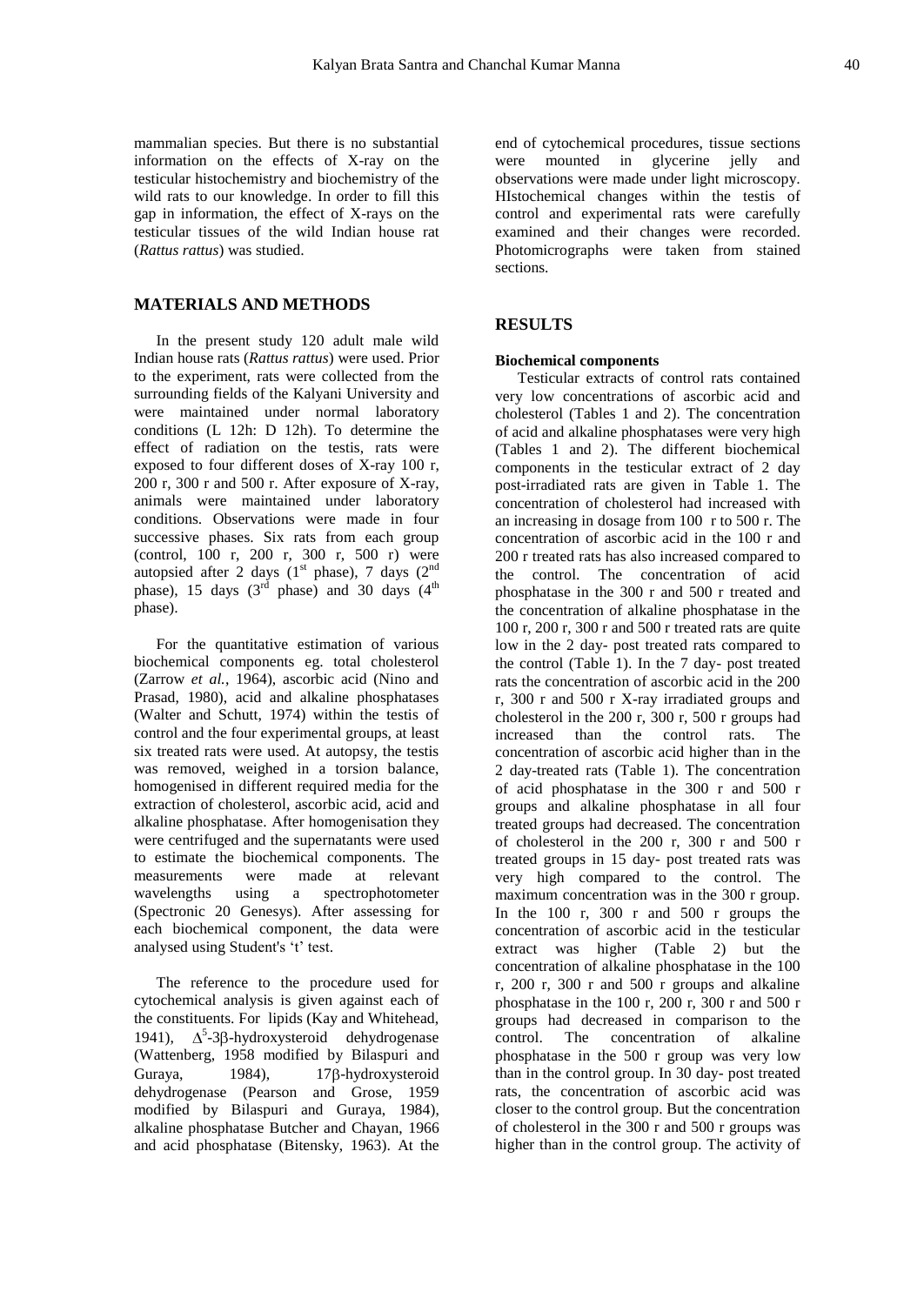alkaline phosphatase in the 100 r, 200 r, 300 r and 500 r groups and acid phosphatase in the 500 r group had decreased in the 30 day - post treated rats in comparison to the control (Table 2).

| Table 1. Effect of different dosages of radiation (X-ray) on biochemical components of testes 2 and 7 |
|-------------------------------------------------------------------------------------------------------|
| days after exposure of adult male <i>Rattus rattus</i> .                                              |
|                                                                                                       |

|                                                  | (mmol/100mg fresh testicular tissue) |                         | (mg/100mg fresh testicular tissue)                                                                                    |                  |  |  |
|--------------------------------------------------|--------------------------------------|-------------------------|-----------------------------------------------------------------------------------------------------------------------|------------------|--|--|
| Control and<br>treatment Groups<br>(No. exposed) | Acid<br>phosphatase                  | Alkaline<br>phosphatase | Ascorbic acid                                                                                                         | Cholesterol      |  |  |
| Control $(6)$ ***                                | $0.694 \pm 0.054*$                   | $0.312 \pm 0.013$       | $0.018 \pm 0.0009$                                                                                                    | $0.529 \pm 0.02$ |  |  |
| 100r-2 days $(6)$                                | $0.770 \pm 0.086$                    | $0.192 \pm 0.014$       | $0.019 \pm 0.0004$                                                                                                    | $0.720 \pm 0.09$ |  |  |
| 200r-2 days (6)                                  | $0.669 \pm 0.014$                    | $0.189 \pm 0.024$       | $0.022 \pm 0.001$                                                                                                     | $0.774 \pm 0.02$ |  |  |
| 300r-2 days (6)                                  | $0.547 \pm 0.033$                    | $0.169 \pm 0.007$       | $0.017 \pm 0.0009$                                                                                                    | $0.793 \pm 0.07$ |  |  |
| 500r-2 days (6)                                  | $0.452 \pm 0.036$                    | $0.236 \pm 0.04$        | $0.018 \pm 0.0008$                                                                                                    | $0.808 \pm 0.03$ |  |  |
| F-Table 5%                                       | 2.76                                 | 2.76                    | 2.76                                                                                                                  | 2.76             |  |  |
| F- Calculated                                    | 6.14                                 | 6.27                    | 4.84                                                                                                                  | 4.32             |  |  |
| CD-value at 5%                                   | 0.12                                 | 0.06                    | 0.002                                                                                                                 | 0.17             |  |  |
|                                                  | $T_1 > C > T_2 > T_3 > T_5$ **       |                         | $\frac{C > T_5 > T_1 > T_2 > T_3}{T_2 > T_1 > C = T_5 > T_3}$ $\frac{T_5 > T_3 > T_2 > T_1 > C}{T_1 > T_2 > T_1 > C}$ |                  |  |  |
| Control (6)                                      | $0.568 \pm 0.016$                    | $0.246 \pm 0.013$       | $0.019 \pm 0.001$                                                                                                     | $0.670 \pm 0.05$ |  |  |
| 100r-7 days (6)                                  | $0.591 \pm 0.054$                    | $0.167 \pm 0.01$        | $0.018 \pm 0.001$                                                                                                     | $0.499 \pm 0.03$ |  |  |
| 200r-7 days (6)                                  | $0.595 \pm 0.047$                    | $0.165 \pm 0.026$       | $0.025 \pm 0.002$                                                                                                     | $0.749 \pm 0.04$ |  |  |
| 300r-7 days (6)                                  | $0.490 \pm 0.026$                    | $0.147 \pm 0.013$       | $0.028 \pm 0.002$                                                                                                     | $0.783 \pm 0.04$ |  |  |
| 500r-7 days (6)                                  | $0.417 \pm 0.013$                    | $0.123 \pm 0.015$       | $0.038 \pm 0.009$                                                                                                     | $0.783 \pm 0.03$ |  |  |
| F-Table 5%                                       | 2.76                                 | 2.76                    | 2.76                                                                                                                  | 2.76             |  |  |
| F- Calculated                                    | 4.73                                 | 7.85                    | 3.60                                                                                                                  | 10.29            |  |  |
| CD-value at 5%                                   | 0.10                                 | 0.02                    | 0.01                                                                                                                  | 0.11             |  |  |
|                                                  |                                      |                         |                                                                                                                       |                  |  |  |

\*\* Underline indicates insignificant difference among the groups at 5% level

C,  $T_1$ ,  $T_2$ ,  $T_3$ , and  $T_5$  are the mean value of control, 100r, 200r, 300r and 500r of X-ray irradiated groups respectively.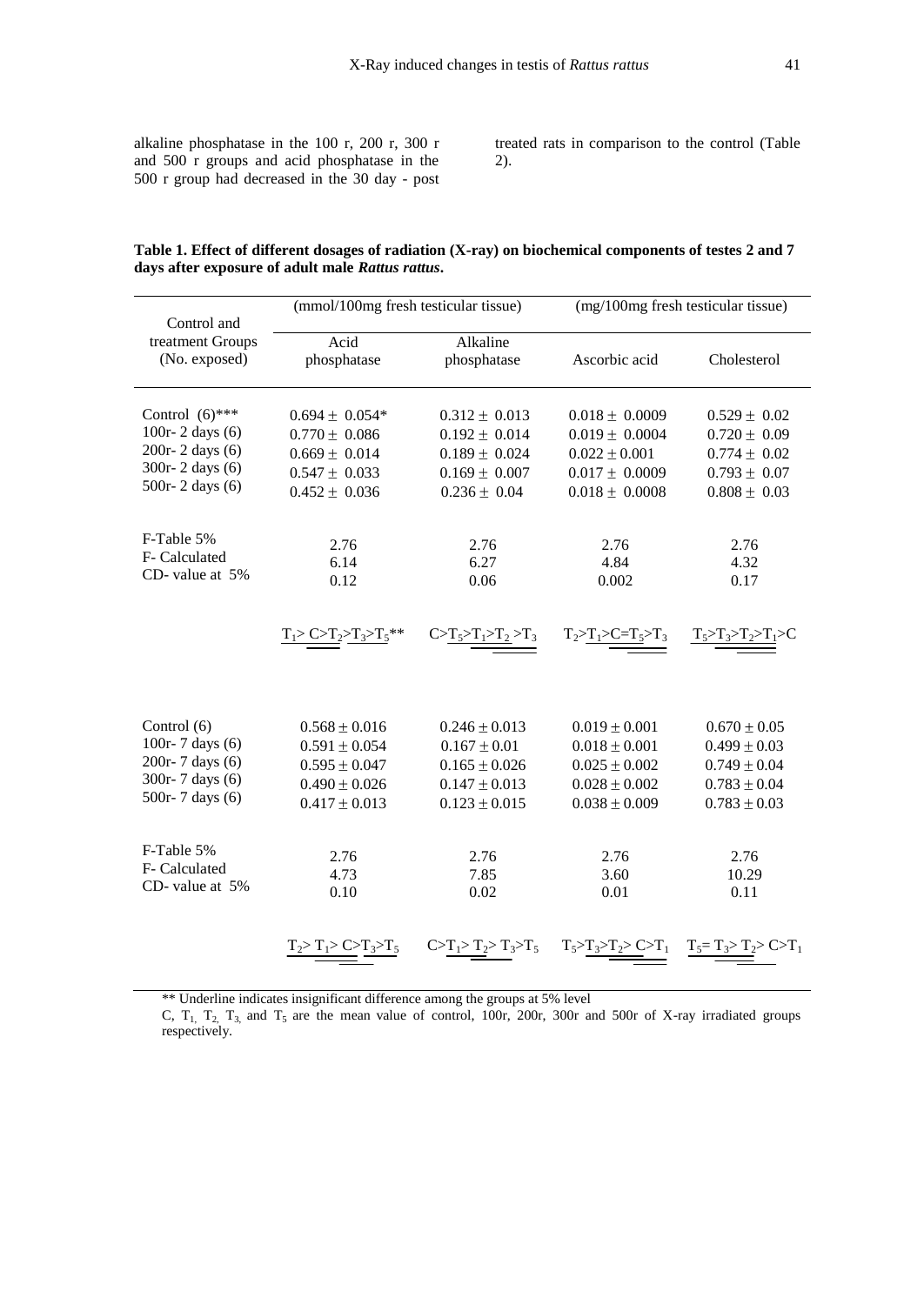| Control and                                                                                       | (mmol/100mg fresh testicular tissue)                                                                  |                                                                                                       |                                                                                                         | (mg/100mg fresh testicular tissue)                                                               |  |
|---------------------------------------------------------------------------------------------------|-------------------------------------------------------------------------------------------------------|-------------------------------------------------------------------------------------------------------|---------------------------------------------------------------------------------------------------------|--------------------------------------------------------------------------------------------------|--|
| treatment Groups<br>(No. exposed)                                                                 | Acid phosphatase                                                                                      | Alkaline<br>phosphatase                                                                               | Ascorbic acid                                                                                           | Cholesterol                                                                                      |  |
| Control $(6)$ ***<br>100r-15 days (6)<br>200r-15 days (6)<br>300r-15 days (6)<br>500r-15 days (6) | $0.630 \pm 0.036*$<br>$0.550 \pm 0.077$<br>$0.493 \pm 0.029$<br>$0.504 \pm 0.027$<br>$0.461 \pm 0.02$ | $0.242 \pm 0.002$<br>$0.122 \pm 0.019$<br>$0.124 \pm 0.005$<br>$0.119 \pm 0.006$<br>$0.111 \pm 0.002$ | $0.019 \pm 0.009$<br>$0.020 \pm 0.001$<br>$0.019 \pm 0.001$<br>$0.021 \pm 0.0004$<br>$0.023 \pm 0.002$  | $0.627 \pm 0.05$<br>$0.575 \pm 0.03$<br>$0.698 \pm 0.04$<br>$1.010 \pm 0.41$<br>$0.701 \pm 0.02$ |  |
| F-Table 5%<br>F- Calculated<br>CD-value at $5%$                                                   | 2.76<br>2.31<br>0.12                                                                                  | 2.76<br>2.76<br>1.65<br>36.67<br>0.03<br>0.004                                                        |                                                                                                         | 2.76<br>18.13<br>0.11                                                                            |  |
|                                                                                                   | $\underline{C > T_1 > T_3 > T_2 > T_5}$ **                                                            | $C \geq T_2 > T_1 > T_3 > T_5$                                                                        | $T_5 > T_3 > T_1 > T_2 = C$ $T_3 > T_5 > T_2 > C > T_1$                                                 |                                                                                                  |  |
| Control (6)<br>100r-30 days (6)<br>200r-30 days (6)<br>300r-30 days (6)<br>500r-30 days (6)       | $0.599 \pm 0.029$<br>$0.643 \pm 0.052$<br>$0.608 \pm 0.034$<br>$0.538 \pm 0.021$<br>$0.366 \pm 0.044$ | $0.274 \pm 0.019$<br>$0.177 \pm 0.005$<br>$0.152 \pm 0.026$<br>$0.143 \pm 0.006$<br>$0.130 \pm 0.016$ | $0.018 \pm 0.001$<br>$0.017 \pm 0.0007$<br>$0.018 \pm 0.001$<br>$0.021 \pm 0.002$<br>$0.021 \pm 0.0008$ | $0.537 \pm 0.04$<br>$0.453 \pm 0.03$<br>$0.595 \pm 0.05$<br>$0.846 \pm 0.06$<br>$0.910 \pm 0.15$ |  |
| F-Table 5%<br>F- Calculated<br>CD-value at 5%                                                     | 2.76<br>8.60<br>0.11                                                                                  | 2.76<br>12.39<br>0.05                                                                                 | 2.76<br>1.90<br>0.004                                                                                   | 2.76<br>6.41<br>0.24                                                                             |  |
|                                                                                                   |                                                                                                       |                                                                                                       | $T_5 = T_3 > T_2 = C > T_1$                                                                             |                                                                                                  |  |

**Table 2. Effect of different dosages of radiation (X-ray) on biochemical components of testes 15 and 30 days after exposure of adult male** *Rattus rattus***.**

\*\* Underline indicates insignificant difference among the groups at 5% level

C,  $T_1$ ,  $T_2$ ,  $T_3$ , and  $T_5$  are the mean value of control, 100r, 200r, 300r and 500r of X-ray irradiated groups respectively.

## **Histochemical components**

The control group contained lesser amount of sudanophilic lipids (Fig. 1C). The intensity of  $5$ -3β-hydroxysteroid dehydrogenase, 17βhydroxysteroid dehydrogenase, alkaline phosphatase (Fig. 1A) and acid (Fig. 1E) phosphatase were quite high (Table 3a, b, c, d). The histochemical distribution of different components in the testicular tissue of 2 day post treated rats are presented in Table 3 a. Sudanophilic lipid granules were found with

higher intensities especially in the 300 r and 500 r irradiated rats than in control rats. The intensity of acid and alkaline phosphatases and  $17\beta$ -HSDH of 300 r and 500 r groups had also decreased, but no remarkable change in  $\Delta^5$ -3 HSDH within the seminiferous tubules were found in the 2 day- post treated rats compared to the control. In comparison to the control rats, a significant depletion in the activity of acid and alkaline phosphatases,  $\Delta^5$ -3 $\beta$ -HSDH and 17 $\beta$ -HSDH were found in the 7 days post treated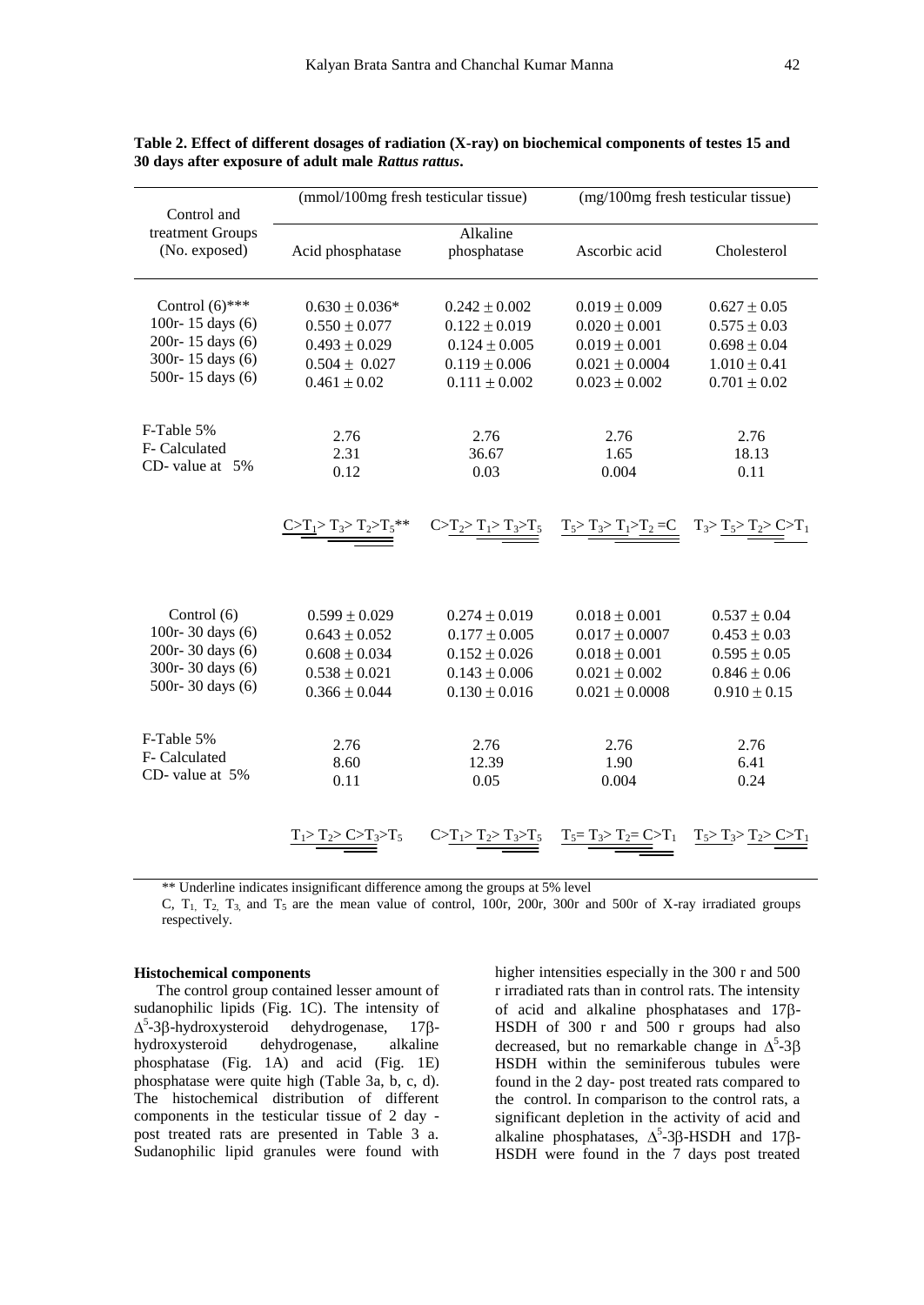groups (Table 3b). Sudanophilic lipid granules are found with higher intensities in the 300 r (Fig. 1D) and 500 r post irradiated groups of 7 day - post treated rats than in the control. Reduction in the intensity of  $\Delta^5$ -3 $\beta$ -HSDH, 17 $\beta$ -HSDH, acid (Fig. 1F) and alkaline (Fig. 1B) phosphatases in the 300 r and 500 r groups were found following 15 days of post irradiation in comparison to the control, but the sudanophilic lipid granules regained towards normal levels (Table 3c). In 30 day post treated rats a decrease in the intensity of acid and alkaline phosphatases were observed in the 300 r and 500 r treated groups. But the activity of sudanophilic lipids, <sup>5</sup>-3β-HSDH and 17β HSDH were closer towards the control level (Table 3d).



 **Figure 1. (A) Cryocut section of testis in control rats showing strong alkaline phosphatase activity within interstitial cells and basement membrane (×200). (B) Very low alkaline phosphatase activity within interstitial cells and basement membrane of the seminiferous tubules in 300r X-irradiated rats after 15 days (×200). (C) Section of testis of control rats showing the distribution of Sudanophilic lipids in interstitial cells, basement membrane and spermatogonial cells. (×200). (D) Section of the testis of 300r X-irradiated rats 7 days after treatment showing increased lipid granules within seminiferous tubular region. Interstitial cells show similar lipid content as in control rats. (×200). (E) Strong acidphosphatase activity within interstitial cells of testis in control rats (×200). (F) Low acid phosphatase activity within interstitial cells of testicular sections in rats 15 days after 300r X-irradiation (×200).**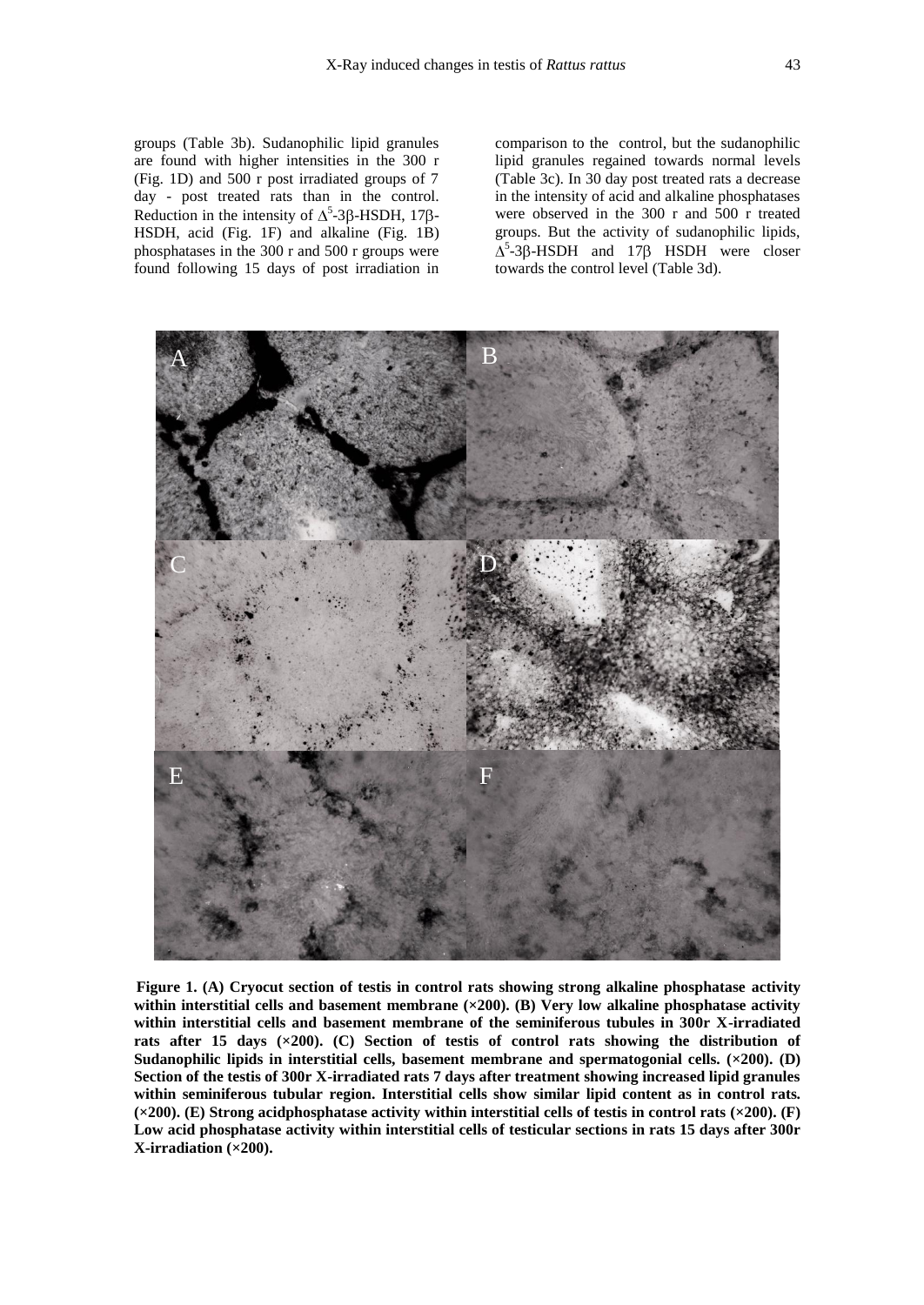| Tested for                                                  | Regions                                                                                    | Control                    | 2 days<br>$-100r$          | 2 days<br>$-200r$        | 2 days<br>$-300r$          | 2 days<br>$-500r$          |
|-------------------------------------------------------------|--------------------------------------------------------------------------------------------|----------------------------|----------------------------|--------------------------|----------------------------|----------------------------|
| Sudan<br>III & IV                                           | Basement membrane<br>$\mathbf{i}$<br>ii) Seminiferous tubule<br>iii) Interstitium          | $++$<br>$^{+}$<br>$++$     | $++$<br>$+$<br>$++$        | $++$<br>$^{+}$<br>$++$   | $++$<br>$++$<br>$++$       | $+++$<br>$++$<br>$++$      |
| Acid<br>phosphatase                                         | Basement membrane<br>$\mathbf{1}$<br>ii) Seminiferous tubule<br>iii) Interstitium          | $++$<br>土<br>$++$          | $++$<br>土<br>$++$          | $++$<br>土<br>$++$        | $++$<br>土<br>$++$          | $++$<br>土<br>$++$          |
| Alkaline<br>phosphatase                                     | Basement membrane<br>$\mathbf{i}$<br>Seminiferous tubule<br>$\rm ii)$<br>iii) Interstitium | $^{+}$<br>$^{+}$<br>$^{+}$ | $^{+}$<br>$^{+}$<br>$^{+}$ | 土<br>士<br>$^{+}$         | 土<br>士<br>$+$              | $^{+}$<br>$^{+}$<br>$^{+}$ |
| $17\beta$ -hydroxy<br>steroid<br>dehydrogenase              | Basement membrane<br>$\bf{1)}$<br>Seminiferous tubule<br>$\rm ii)$<br>iii) Interstitium    | $++$<br>$++$<br>$++$       | $^{++}$<br>$++$<br>$++$    | $^{+}$<br>$^{+}$<br>$++$ | $+$<br>$^{+}$<br>$++$      | $^{+}$<br>$+$<br>$++$      |
| $\Delta^5$ -3 $\beta$ - hydroxy<br>steroid<br>dehydrogenase | Basement membrane<br>$\mathbf{i}$<br>Seminiferous tubule<br>$\rm ii)$<br>iii) Interstitium | $+++$<br>$^{+}$<br>$+++$   | $++$<br>$+$<br>$^{++}$     | $++$<br>$^{+}$<br>$++$   | $+$<br>$\mathrm{+}$<br>$+$ | $^{+}$<br>土<br>土           |

 **Table 3 a. Histochemical changes in the testis of male** *Rattus rattus* **2 days after treatment with different doses of X-rays.**

**Intensity of reaction**: +: Positive ; -: Negative ; ++ : Moderate ; +++ : Highly positive or intensed; : Not significant

| Table 3 b. Histochemical changes in the testis of male Rattus rattus 7 days after treatment |
|---------------------------------------------------------------------------------------------|
| with different doses of X-rays.                                                             |

| Methods                                                        | Regions                                                                                | Control                    | 7 days<br>$-100r$      | 7 days<br>$-200r$          | 7 days<br>$-300r$      | 7 days<br>$-500r$        |
|----------------------------------------------------------------|----------------------------------------------------------------------------------------|----------------------------|------------------------|----------------------------|------------------------|--------------------------|
| Sudan<br>III & IV                                              | Basement membrane<br>$\mathbf{i}$<br>ii) Seminiferous tubule<br>iii) Interstitium      | $++$<br>$^{+}$<br>$++$     | $++$<br>$^{+}$<br>$++$ | $++$<br>$++$<br>$++$       | $++$<br>$+++$<br>$++$  | $+++$<br>$++$<br>$+++$   |
| AAcid<br>p<br>phosphatases                                     | Basement membrane<br>$\ddot{1}$<br>ii) Seminiferous tubule<br>iii) Interstitium        | $++$<br>$^{+}$<br>$++$     | $++$<br>士<br>$^{+}$    | $++$<br>士<br>土             | $^{+}$                 | $^{+}$                   |
| Alkaline<br>phosphatase                                        | Basement membrane<br>$\mathbf{i}$<br>ii) Seminiferous tubule<br>iii) Interstitium      | $^{+}$<br>$^{+}$<br>$^{+}$ | $^{+}$<br>$^{+}$<br>土  | 土<br>土                     | 土<br>土                 | 土                        |
| $17\beta$ -hydroxy<br>steroid<br>dehydrogenase                 | Basement membrane<br>$\bf{1)}$<br>ii) Seminiferous tubule<br>iii) Interstitium         | $++$<br>$++$<br>$++$       | $++$<br>$^{+}$<br>$++$ | $^{+}$<br>$^{+}$<br>$^{+}$ | 土<br>$^{+}$<br>$^{+}$  | 土<br>$^{+}$<br>土         |
| $\Delta^5$ -3 $\beta$ -<br>hydroxy<br>steroid<br>dehydrogenase | Basement membrane<br>$\left( i\right)$<br>ii) Seminiferous tubule<br>iii) Interstitium | $+++$<br>$^{+}$<br>$+++$   | $++$<br>$^{+}$<br>$++$ | $++$<br>$^{+}$<br>$++$     | $++$<br>$^{+}$<br>$++$ | $++$<br>$^{+}$<br>$^{+}$ |

**Intensity of reaction**: + : Positive ; - : Negative ; + + : Moderate ; + + + : Highly positive or intensed; : Not significant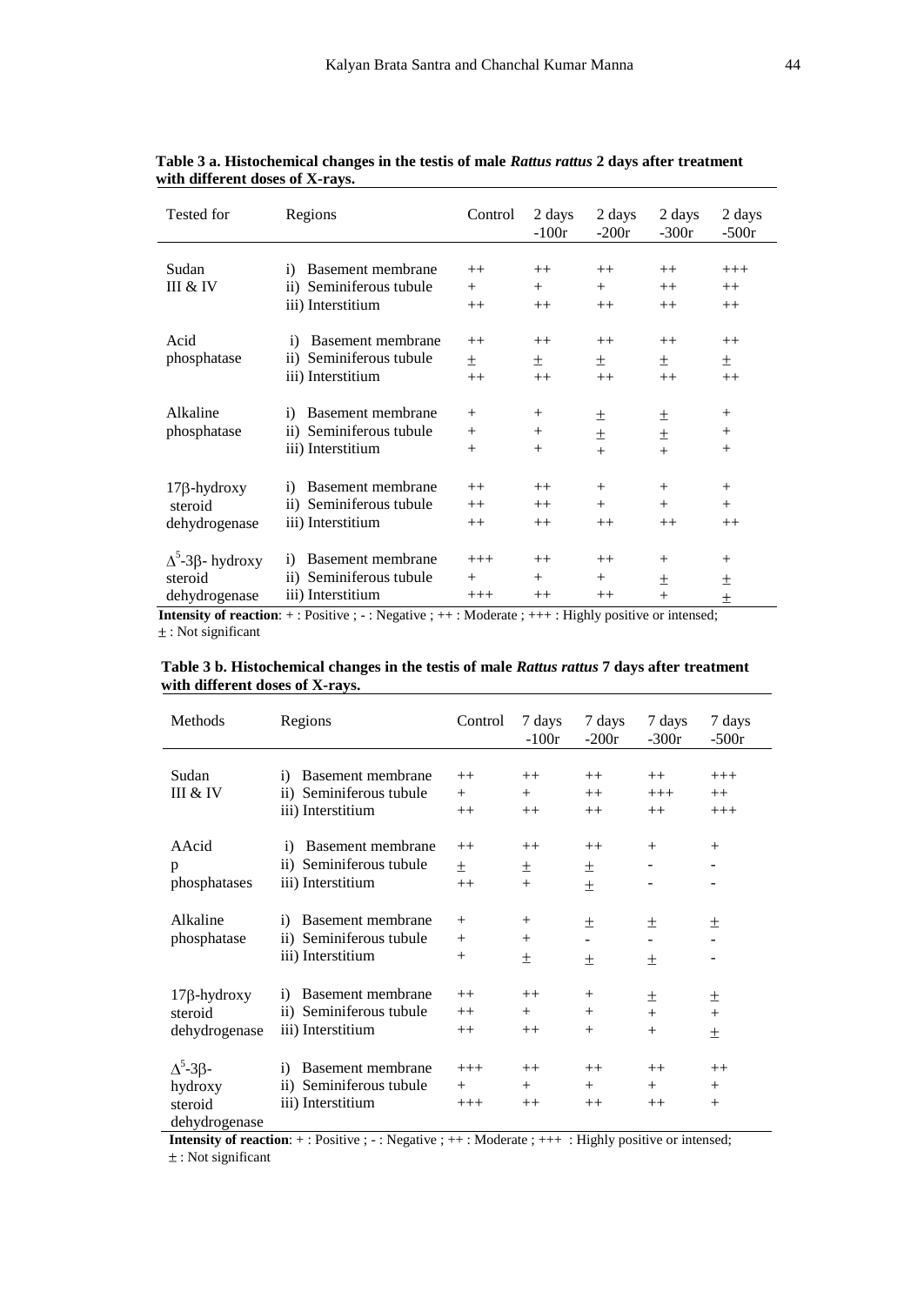| Methods                         | Regions                                | Control | 15 days<br>$-100r$ | 15 days<br>$-200r$ | 15 days<br>$-300r$ | 15 days<br>$-500r$ |
|---------------------------------|----------------------------------------|---------|--------------------|--------------------|--------------------|--------------------|
|                                 |                                        |         |                    |                    |                    |                    |
| Sudan                           | Basement membrane<br>$\mathbf{i}$      | $++$    | $++$               | $++$               | $+++$              | $+++$              |
| III & IV                        | ii) Seminiferous tubule                | $+$     | $^{+}$             | $^{+}$             | $^{+}$             | $++$               |
|                                 | iii) Interstitium                      | $++$    | $++$               | $++$               | $+++$              | $+++$              |
|                                 |                                        |         |                    |                    |                    |                    |
| Acid                            | Basement membrane<br>$\mathbf{i}$      | $++$    | $++$               | $++$               | 土                  | 土                  |
| phosphatase                     | ii) Seminiferous tubule                | 土       | 土                  | $^{+}$             |                    |                    |
|                                 | iii) Interstitium                      | $++$    | $++$               | $^{+}$             | 土                  |                    |
|                                 |                                        |         |                    |                    |                    |                    |
| Alkaline                        | Basement membrane<br>$\bf{1)}$         | $^{+}$  | $^{+}$             | $^{+}$             | $^{+}$             | $^{+}$             |
| phosphatase                     | Seminiferous tubule<br>$\rm ii)$       | $^{+}$  | $^{+}$             | $^{+}$             | 土                  | 土                  |
|                                 | iii) Interstitium                      | $^{+}$  | $^{+}$             | $^{+}$             |                    |                    |
|                                 |                                        |         |                    |                    |                    |                    |
| $17\beta$ -hydroxy              | Basement membrane<br>$\bf{1)}$         | $++$    | $++$               | $^{+}$             |                    |                    |
| steroid                         | Seminiferous tubule<br>$\overline{11}$ | $++$    | $^{+}$             | $^{+}$             | 土                  | 土                  |
|                                 | iii) Interstitium                      |         |                    |                    | 土                  | 土                  |
| dehydrogenase                   |                                        | $++$    | $++$               | $^{+}$             | $^{+}$             | $+$                |
|                                 |                                        |         |                    |                    |                    |                    |
| $\Delta^5$ -3 $\beta$ - hydroxy | Basement membrane<br>$\bf{1)}$         | $+++$   | $++$               | $++$               | $^{+}$             | $^{+}$             |
| steroid                         | Seminiferous tubule<br>11)             | $^{+}$  | $^{+}$             | $^{+}$             | $^{+}$             | $^{+}$             |
| dehydrogenase                   | iii) Interstitium                      | $+++$   | $++$               | $^{+}$             | $^{+}$             | 土                  |

 **Table 3 c. Histochemical changes in the testis of male** *Rattus rattus* **15 days after treatment with different doses of X-rays** 

**Intensity of reaction**:  $+$  : Positive ;  $-$  : Negative ;  $++$  : Moderate ;  $++$  : Highly positive or intensed;  $\pm$  : Not significant

|                            | Table 3 d. Histochemical changes in the testis of male Rattus rattus 30 days after treatment with |
|----------------------------|---------------------------------------------------------------------------------------------------|
| different doses of X-rays. |                                                                                                   |

| Methods                         | Regions                           | Control | 30 days<br>$-100r$ | 30 days<br>$-200r$ | 30 days<br>$-300r$ | 30 days<br>$-500r$ |
|---------------------------------|-----------------------------------|---------|--------------------|--------------------|--------------------|--------------------|
|                                 |                                   |         |                    |                    |                    |                    |
| Sudan                           | Basement membrane<br>$\mathbf{i}$ | $++$    | $++$               | $++$               | $++$               | $++$               |
| III & IV                        | ii) Seminiferous tubule           | $+$     | $+$                | $+$                | $^{+}$             | $++$               |
|                                 | iii) Interstitium                 | $++$    | $++$               | $++$               | $++$               | $+$                |
| Acid                            | Basement membrane<br>$\mathbf{1}$ | $++$    | $++$               | $++$               | $^{+}$             | 土                  |
| phosphatase                     | ii) Seminiferous tubule           | 土       | 土                  | $^{+}$             | $^{+}$             | 土                  |
|                                 | iii) Interstitium                 | $++$    | $++$               | $^{+}$             | $^{+}$             | $^{+}$             |
|                                 |                                   |         |                    |                    |                    |                    |
| Alkaline                        | Basement membrane<br>$\mathbf{i}$ | $^{+}$  | $+$                | $^{+}$             | $^{+}$             | $^{+}$             |
| phosphatase                     | ii) Seminiferous tubule           | $+$     | $+$                | $+$                | $^{+}$             | 土                  |
|                                 | iii) Interstitium                 | $^{+}$  | $+$                | $+$                | $+$                | $^{+}$             |
|                                 |                                   |         |                    |                    |                    |                    |
| $17\beta$ -hydroxy              | Basement membrane<br>$\bf{1)}$    | $++$    | $++$               | $++$               | $^{+}$             | $^{+}$             |
| steroid                         | ii) Seminiferous tubule           | $++$    | $++$               | $++$               | $^{+}$             | $^{+}$             |
| dehydrogenase                   | iii) Interstitium                 | $++$    | $++$               | $++$               | $++$               | $^{+}$             |
| $\Delta^5$ -3 $\beta$ - hydroxy | Basement membrane<br>$\bf{1)}$    | $+++$   | $+++$              | $+++$              | $++$               | $^{+}$             |
| steroid                         | ii) Seminiferous tubule           | $+$     | $^{+}$             | $^{+}$             | $^{+}$             | 土                  |
| dehydrogenase                   | iii) Interstitium                 | $+++$   | $+++$              | $^{++}$            | $++$               | 土                  |

**Intensity of reaction**:  $+$  : Positive ;  $-$  : Negative ;  $++$  : Moderate ;  $++$  : Highly positive or intensed;  $\pm$  : Not significant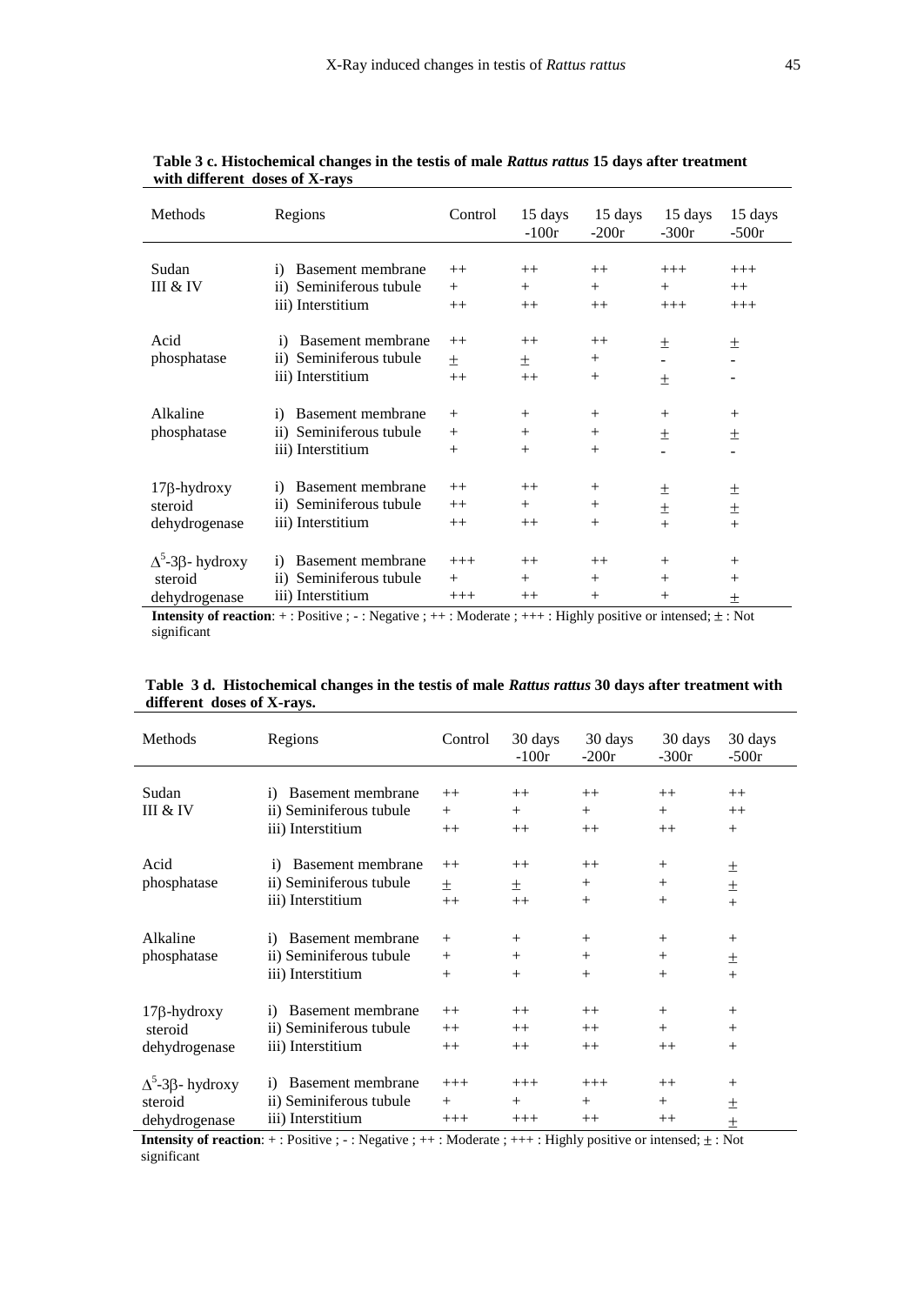# **DISCUSSION**

The present investigation demonstrates structural damages to the testis, of the adult wild male Indian house rat (*Rattus rattus*) after X-ray irradiation at doses of 100 r, 200 r, 300 r and 500 r . From the histochemical study, high amount of lipid materials were observed in X-ray treated groups. In the 300 r and 500 r groups 7 and 15 days of post treatment, the accumulation of lipid granules were maximum. Lipid accumulation in mammals within the testicular tissues, especially in the Sertoli cells due to local irradiation or after high dose of ionizing radiation has been described by Lacy *et al*. (1965); Collins and Lacy (1969). High amount of lipid granules in the Sertoli cells of mammals seem to be due to the phagocytosed lipid materials of the degenerating germ cells (Lacy, 1960). It is also known that the lipid inclusion in Sertoli cell is under the control of FSH secretion from the pituitary (Kerr and de Kretser, 1975). Serum FSH has been shown to be related to the germinal cell component, particularly spermatogonial numbers (de Kretser *et al*., 1974). Irradiation and local heat application to the testis are known to disrupt spermatogenesis and cause an increase in the lipid inclusion in Sertoli cells of rat (Collins and Lacy, 1969) and to be associated with elevated levels of FSH, presumably resulting from a decrease in the feedback signal from the testis (Kerr and de Kretser, 1975).

Some alteration in the steroid dehydrogenase enzymes  $(\Delta^5$ -3 $\beta$ -HSDH and 17 $\beta$ - HSDH) has been observed in rats exposed to various doses of X-rays. But when the lipids and steroid enzymes are taken together, some inverse relationship has been observed in the testicular tissues due to X-ray treatment. The lower activity levels of the dehydrogenase enzymes within the interstitial cells of various X-ray treated rats seem to be due to the spermatogenetically inactive gonads. Although there are some controversy, most are of the opinion that in mammals, the Leydig cells are not affected by radiation, i.e., they are radioresistant (Ellis, 1970; Setchell, 1978). Both lipids and steroid dehydrogenases are usually known to show an inverse relationship. Higher content of lipids and lower activity levels of dehydrogenases are characteristic of steroidogenically inactive gonads.

Not only steroid enzymes but the activities of phosphatase enzymes were also found to

decrease in various X-ray treated groups of rats (both biochemically and histochemically). The alkaline phosphatase is said to be a histochemical marker for primordial germ cells of various species, including rat (Mc Alpine, 1955) and mouse (Mintz, 1957). It is known that alkaline phosphatase enzyme is required for the synthesis of glycogen, which in turn apparently participates in the metabolic process of spermatogenesis (Sohval, 1958). Mann (1964) reported an intense activity of acid phosphatase in the seminal plasma of several mammalian species including humans. Seminal and prostatic acid phosphatase have been associated with the nutrition of spermatozoa (Mann, 1964; Serrano *et al*., 1976) with their fertilizing ability (Singer *et al*., 1980). Szego (1972, 1974) reported that lysosomal acid phosphatase of the rat preputial gland is implicated with the mediation of steroids and hypophysial gonadotrophins.

It is also known in the present investigation that ascorbic acid in the testicular tissues increased due to X-ray irradiation. In mammals, ascorbic acid has been found to exert an inhibitory role on steroidogenesis (Kitabchi, 1967). Also ascorbic acid is a known catalyst for both lipid peroxidation and alteration of unsaturated fatty acid composition (Shimizu, 1970). Hence, the involvement of ascorbic acid in the process of steroidogenesis in the testis of control and treated groups may be taken into consideration. It is well established that cholesterol plays an important role in the inhibition or stimulation of sperm formation in the testis and is the primary substrate for androgen biosynthesis. Increased testicular cholesterol content after the X-ray irradiation is also suggested for reduction in steroid production (Mohanty and Chainy, 1988). Elevated testicular cholesterol level may be implicated with the altered lipid metabolism, which is frequently associated with testicular atrophy (Santra and Manna, 2002).

It has been suggested (Ellis and Berliner, 1969) that 17  $\beta$ -ol-dehydrogenase (oxidase) is located in both tubules and interstitial elements and diminishes progressively during the interval after irradiation. This phenomenon is directly related to the destructive changes associated with the depopulation of the seminiferous tubules. They also suggested the destruction of the germinal epithelium with direct or whole body irradiation, that affect both the reduction of androstenedione to testosterone and the oxidation of testosterone to androstenedione. Thus, a very dynamic relationship seems to exist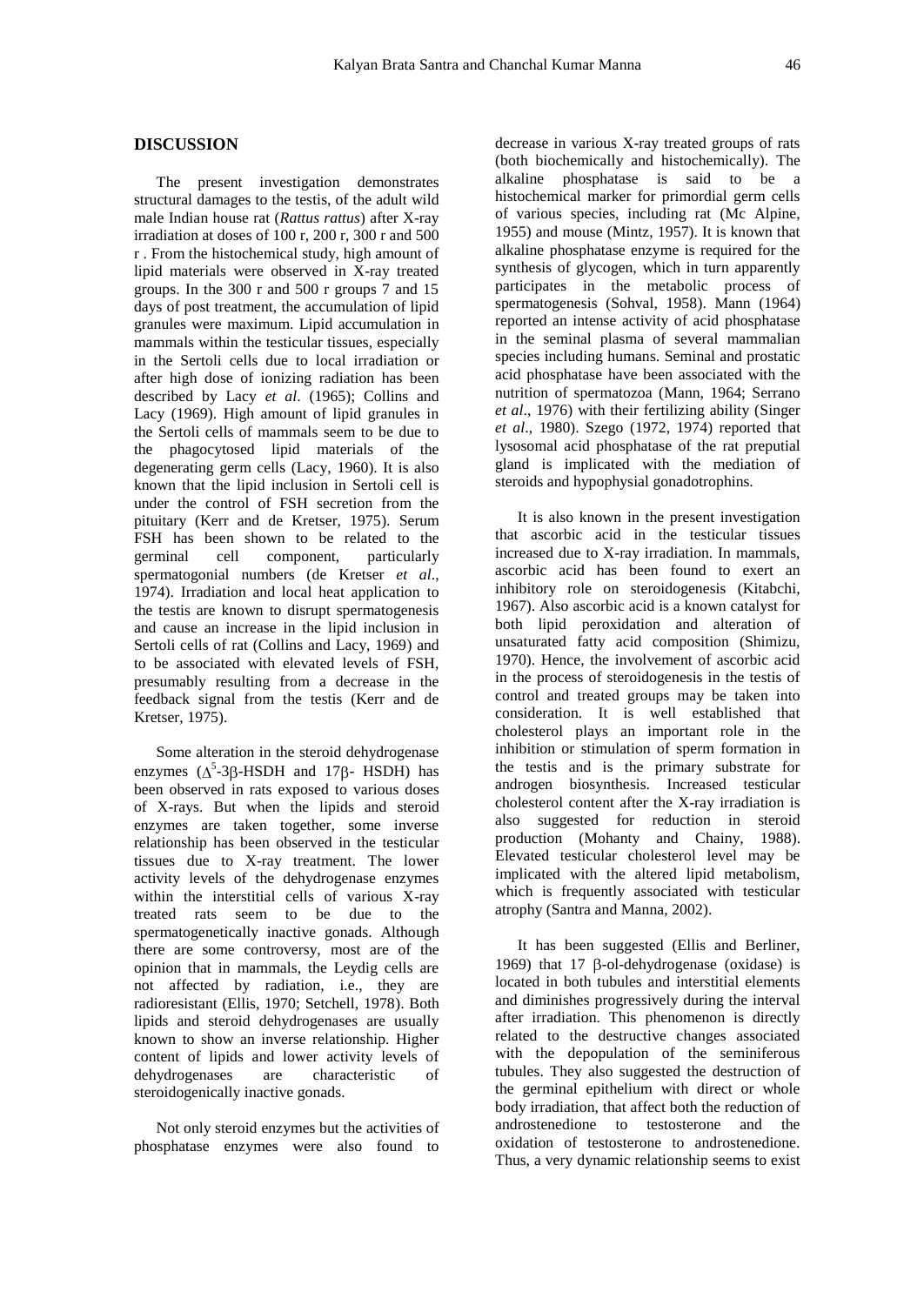between androgen synthesis and spermatogenesis. Closely associated with the changes in androgen synthesis is the effect of radiation on DNA synthesis. Thus, it can be said that although Sertoli and Leydig cells are<br>histologically insensitive they are " histologically insensitive they are biochemically radiosensitive" (Ellis and Berliner, 1969).

The findings infer that X-ray irradiation causes significant damages to the testis. Considering the changes observed it can be stated that the single dose of X-ray i.e. 300r is sufficient for the suppression of spermatogenetic activity at least for few days in the wild Indian house rat, *Rattus rattus.* It also suggests that exposure to a single dose of X-ray of 200r or 300r may affect the fertility of the rodent pests and thereby bring about their control.

## **ACKNOWLEDGEMENTS**

The authors are indebted to UGC, of the Government of India for financial support (No.F.3-19/98, SR-II). We are grateful to the Central Research Institute for Jute and Allied Fibres, Barrackpore, W.B., for providing X-ray facilities.

#### **REFERENCES**

Abbott, C. R. (1959). The effect of X-irradiation on the secretory capacity of the testis. *J. Endocrinol.,* **19**: 33-43.

Alberts-Schonberg, H. E. (1903). Uber eine bisher unbekannte Wirkung der Rontgenstrahlen auf den Organismus der Tier. *Muench. Med. Wschr.,* **50**: 1859-1860.

Berliner, D., Berliner, M. L. and Dougherty, T. F. (1962). The effect of chronic irradiation by internally deposited radionuclides on corticosteroid biosynthesis. In: 'Some aspects of internal irradiation'. Dougherty, T. F. *et al*. (eds). pp.179-186. Pergamon Press, Oxford.

Binhammer, R. T. (1967). Effect of increased endogenous gonadotrophin on testis of irradiated immature and mature rats. *Radiat. Res*., **30**: 676- 686.

Bitensky, L. (1963). Modifications of the Gomori acid phosphatase technique for

controlled temperature frozen sections. *Quart. J. Micros. Sci.,* **104**: 193-196.

Butcher, R. G. and Chayan, J. (1966). Quantitative studies on the alkaline phosphatase reaction . *J. Roy. Micros. Soc*., **85**: 111-117.

Chang, C. H., Angellis, D. and Fishman, W. H. (1980). Presence of the rare D-variant, heat stable , placental type alkaline phosphatase in normal human testes . *Cancer Res.,* **40**: 1506- 1510.

Collins, P. and Lacy, D. (1969). Studies on the structure and function of the mammalian testis. II. Cytological and histochemical observations on the testis of the rat after a single exposure to heat applied for different lengths of time. *Proc. Roy. Soc. B.,***172**: 17-38.

Craig, A. W., Fox, B. W. and Jackson, H. (1961). Effect of radiation on male mouse and rat fertility. *J. Repord. Fert.,* **2**: 466-472.

de Kretser, D. M., Burger, H. G. and Hudson, B. (1974). The relationship between germinal cells and serum FSH levels in males with infertility. *J. Clin. Endocrinol. Metab.,* **38** : 793-797.

Ellinger, F. (1957) Medical Radiation Biology. Charles, C. Thomas (Eds), Springfield, Illinois. Pp. 274-301.

Ellis, L. C. (1970). "Radiation effects" . In : 'The Testis'. Johnson, A. D., Gomes, W. R. and Van Demark, N. L. (eds). Vol. III. pp. 333-376. Academic Press, New York and London.

Ellis, L. C. and Berliner, D. L. (1969). Alterations in testicular androgen biosynthesis as related changes in spermatogenesis induced by ionizing radiations. In : 'The Gonads'. Mc Kerns, K.W. ( eds ). pp. 739-783. Appleton, New York.

Fogg, L. C. and Cowing, R. F. (1951). The changes in cell morphology and histochemistry of the testes following irradiation and their relation to other induced testicular changes. I. Quantitative random sampling of germinal cells at intervals following direct irradiation. *Cancer Res.,* **11**: 23-28.

Gunn, S. A., Gould, T. C. and Anderson, W. A. D. (1960). The effect of X-irradiation on the morphology and function of the rat testis. *Am. J. Path.,* **37**: 203-213.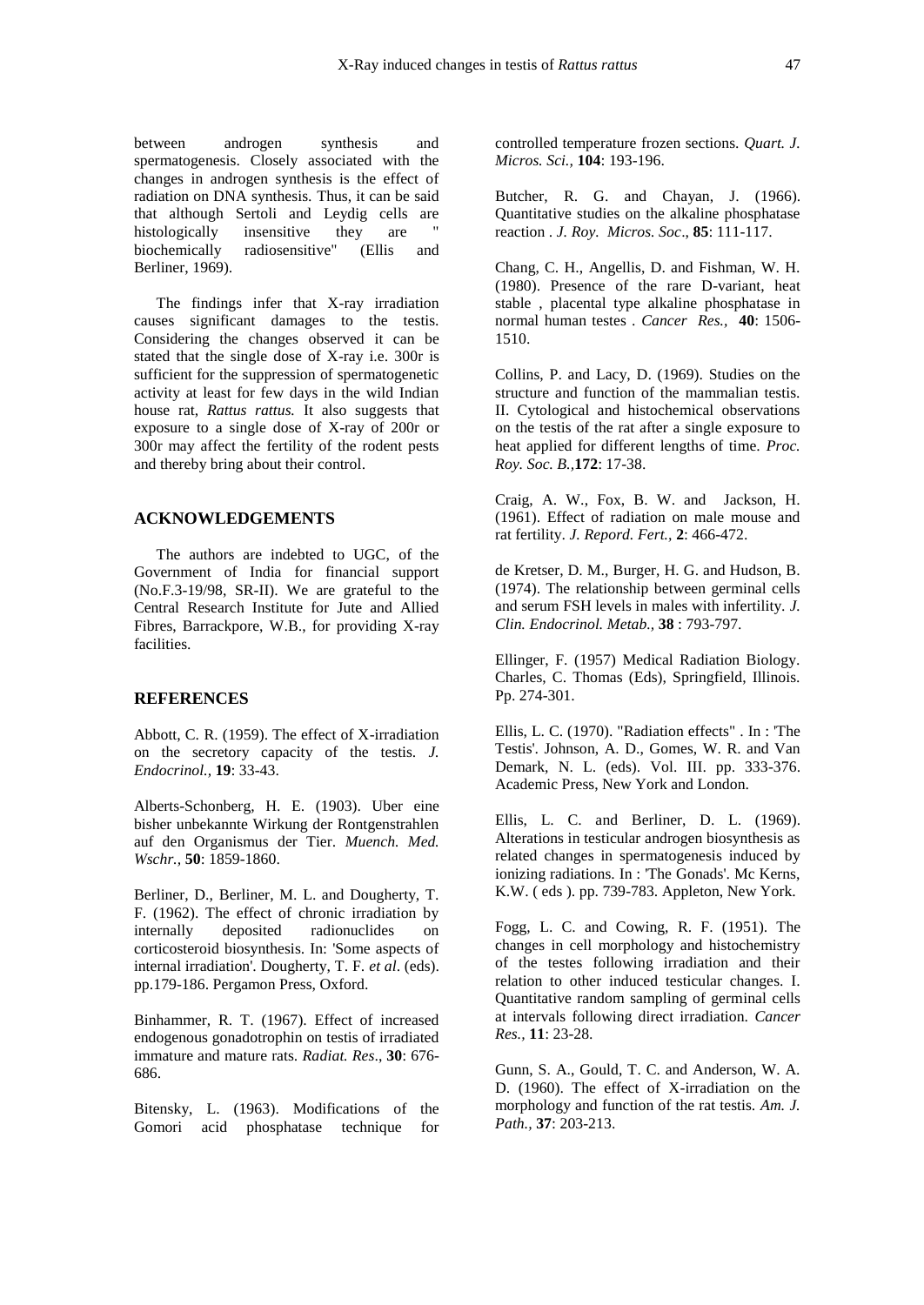Gunn, S. A., Gould, T. C. and Anderson, W. A. D. (1961). The effect of microwave radiation on morphology and function of rat testes . *Lab. Invest.,***10**: 301-314.

Heller, M. (1948). The testis, in histopathology of irradiation from external and internal sources, W. Bloom, ed. McGraw Hill Book Company, Inc., New York, National Nuclear Energy series .Div. IV, Vol. 221.Chap.12.

Hopkinson, C. N. R., Dulisch, B., Gauss, G., Hilscher, W. and Hirschhauser, C. (1978). The effect of local irradiation on testicular histology and plasma hormone levels in the male rat. *Acta Endocrinol*., (Copenh) **87**: 413-423.

Johnson, D. C. and Witschi, E. (1963). Response of X-irradiated and cryptorchid testes to exogenous gonadotrophins in parabiotic rats. *J. Endocrinol*., **27**: 193-199.

Kay, W. W. and Whitehead, R. (1941). Sudan III and IV methods for neutral fats. In: 'Histochemistry-Theoretical and Applied'. 2nd edition . Pearse, A. G. E. (ed). pp 853-854.

Kerr, J. B. and de Kretser, D. M. (1975). Cyclic variations in Sertoli cell lipid content throughout the spermatogenic cycle in the rat. *J. Reprod. Fert.,* **43**: 1-8.

Kitabchi, A. E. (1967). Ascorbic acid in steroidogenesis. *Nature,* (Lond). **215**: 1385- 1386.

Lacy, D. (1960). Light and electron microscopy and its use in the study of factors influencing spermatogenesis in the rat. *J. Roy. Micros. Soc*., **79**: 209-225.

Lacy, D., Lofts, B., Kinson, G., Hopkins, D. and Dott, H. (1965). Sertoli cells and steroid synthesis . *Gen. Comp. Endocrinol*., **5**: 693 (abstr).

Mann, T. (1964). "The biochemistry of semen and of the male reproductive tract". Methuen and Co. Ltd., London.

Mc Alpine, R. J. (1955). Alkaline glycerophosphatase in the developing adrenals, gonads and reproductive tract of the white rat. *Anat. Rec.,* **121**: 407-408.

Mintz, B. (1957). Embryological development of primordial germ cells in the mouse: influence of a new mutation . *W. J. Embryol. Exp. Morphol.,* **5**: 396-403.

Mohanty, N. and Chainy, G. B. N. (1988) Seasonal and hormones-induced changes in testicular functions of the musk shrew (*Suncus murinus* L.). *Indian J. exp. Biol.,* **26**: 274-276.

Nino, H. V. and Prasad, A. S. (1980). Ascorbic acid (Vitamin C) . In : "Vitamins and trace elements". Gradwohl's Clinical Laboratory Methods and Diagnosis. Vol.1. Sonnenwirth, A. C. and Jarett, L. ( eds ). pp. 370-372. The C. V. Mosby Comp., St. Louis, Toronto, London.

Pearson, B. and Grose, F. (1959). Histochemical demonstration of  $17\beta$ -hydroxysteroid dehydrogenase by use of a tetrazolium salt. *Proc. Soc. Exptl. Biol. Med.,* **100**: 636-638.

Rosenfeld, G., Ungar, F., Dorfman, R. I. and Pincus, G. (1955). Irradiation and adrenal steroidogenesis. Steroid transformations by irradiated isolated perfused calf adrenals. *Endocrinology,* **56**: 24-29.

Santra, K. B. and Manna, C. K. (2002). X-ray induced changes of some haematological and histological parameters of the testis in the male wild Indian house rat, *Rattus rattus. Proceedings of the national seminar on recent advances in molecular Physiology,* Univ. of Kalyani, held on 4-6 February, 174-180

Serrano, J. A., Shannon, W. A. Jr., Sternberger, N. J., Wasserkrug, H. L., Serrano, A. A. and Seligman, A. M. (1976). The cytochemical demonstration of prostate acid phosphatase using a new substrate, phosphorylcholine . *J. Histochem.Cytochem.,* **24**: 1046-1056.

Setchell, B. P. (1978). Naturally occurring and induced disfunctions of the testis. In: 'The mammalian testis'. Setchell, B. P. ( ed ). pp. 359. Paul Eleck, London.

Shimizu, K. (1970). Effects of ascorbic acid on the side chain cleavage of cholesterol. *Biochem. Biophys. Acta.*, **210** : 333-340.

Simpson, C. G. and Ellis, L. C. (1967). The direct effects of X-irradiation of the biosynthesis of androgens by rat testicular tissue in vitro. *Radiat. Res*., **31**: 139-148.

Singer, R., Barnet, M., Allalcuf, U., Schwartzman, S., Sagiv, M., Landau, B., Segenreich, E. and Servadio, C. (1980). Some